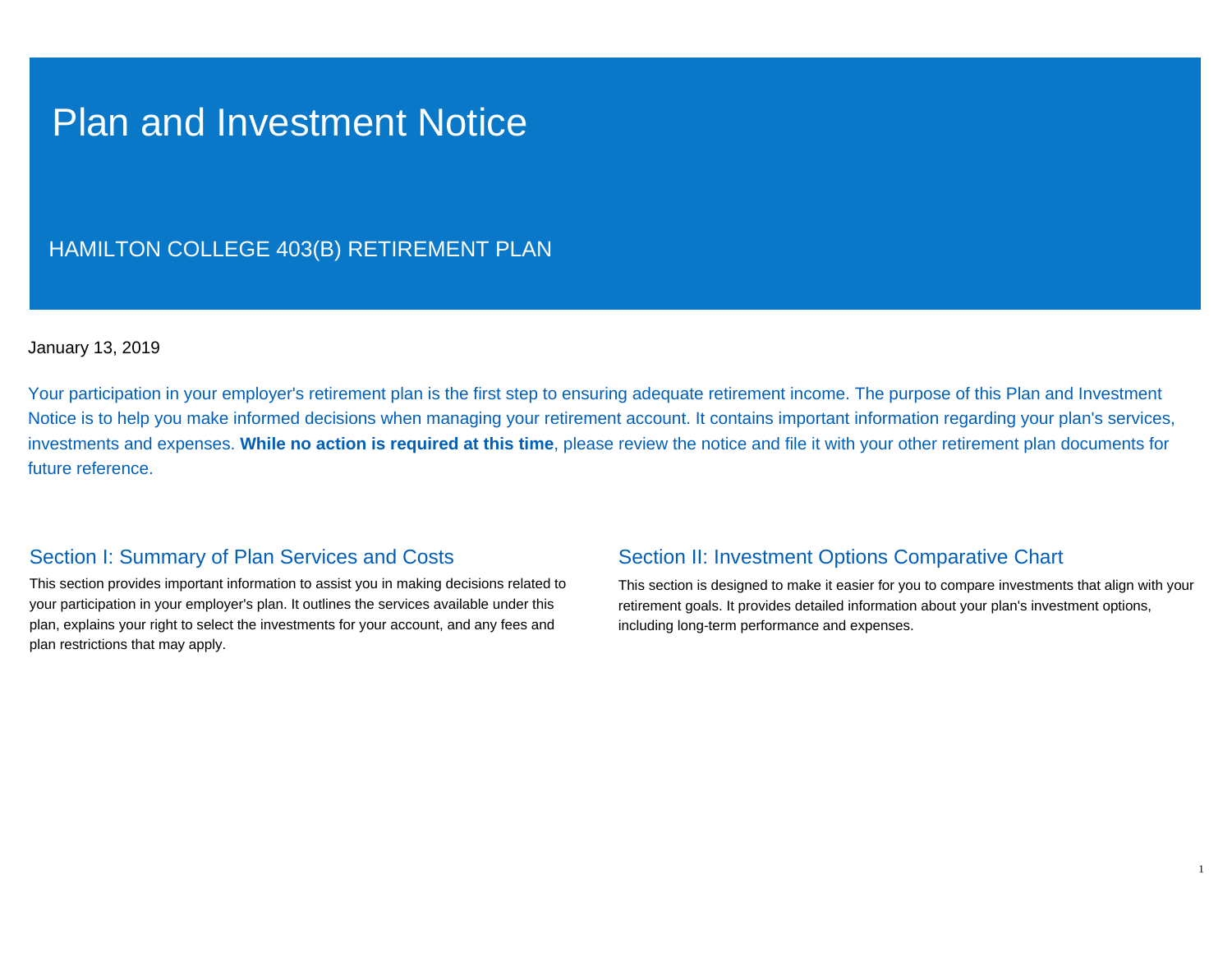# Summary of Plan Services and Costs

TIAA has been selected to provide retirement services and investment options to employeesin the plan. There are costs associatedwith these services and investments, some of which may be paid by you. In addition to explaining how to direct your investments, this section details the administrative and individual expenses associated with your plan.

## **HOW TIAA RECORDKEEPS YOUR PLAN**

TIAA provides recordkeeping services for your employer's plan which includes:

- HAMILTON COLLEGE 403(B) RETIREMENT PLAN Plan ID 150587
- HAMILTON COLLEGE 403(B) RETIREMENT PL (EE CONTRIBUTIONS) Plan ID 150590

Each of the above plans may offer different services and investments and may assess different fees. If you currently have a TIAA account, your quarterly statement lists the plan(s) that you have. If you do not have an account, please contact your employer to determine which plans apply to you.

## **RIGHT TO DIRECT INVESTMENTS**

You may specify how your future contributions to the retirement plan are invested or make changes to existing investments in your plan as described in the Summary Plan Document. These changes can be made:

- 1. Online by visiting **TIAA.org**
- 2. By phone at **800 842-2252**, Monday Friday 8 a.m. to 10 p.m. and Saturday, 9 a.m. to 6 p.m. (ET)

## **RESTRICTIONS**

Changes to existing investments usually take place at the close of the business day if a change is requested prior to 4:00 p.m. (ET). Refer to Section ll: Investment Options Comparative Chart for investment-specific restrictions.

## **ADDITIONAL RIGHTS AND PRIVILEGES**

Certain investments that you may hold may give you the opportunity to vote on proposals. If and when such opportunities arise, you will receive a notice with the instructions on how to take advantage of what is being offered.

## **INVESTMENT OPTIONS**

A variety of investment options are available in the plan. Please refer to Section II: Investment Options Comparative Chart for a current list of investment options available to you. Additional information, as well as up-to-date investment performance, is available online at [www.TIAA.org/planinvestmentoptions](http://www.tiaa-cref.org/planinvestmentoptions). After entering a plan ID, 150587, 150590, you'll be directed to plan and investment information.

## **COST OF PLAN SERVICES**

There are three categories of services provided to your plan:

## **1. GENERAL ADMINISTRATIVE SERVICES**

General administrative services include recordkeeping, legal, accounting, consulting, investment advisory and other plan administration services. Some of the expenses for general administrative services are fixed and other expenses such as legal or accounting may vary from year to year. These costs are allocated to each participant in a uniform way.

Other than your specific investment services fees, your plan has no additional administrative expenses paid to TIAA.

#### **2. SPECIFIC INVESTMENT SERVICES**

Each investment offered within the plan charges a fee for managing the investment and for associated services. This is referred to as the expense ratio and is paid by all participants in that investment in proportion to the amount of their investment. The specific expense ratio for each plan designated investment option is listed in Section II: Investment Options Comparative Chart.

#### **3. PERSONALIZED SERVICES**

Personalized services provide access to a number of plan features and investments that you pay for, only if you use them. The personalized services used most often are:

| Collateralized loans                                                                  | The cost to you based upon the difference<br>between what you earn on collateral and what<br>you pay in interest. This applies to plan(s):<br>150590 |
|---------------------------------------------------------------------------------------|------------------------------------------------------------------------------------------------------------------------------------------------------|
| <b>Qualified Domestic Relations Orders</b><br>(QDRO)                                  | No charge                                                                                                                                            |
| Sales Charges, Purchase, Withdrawal<br>And Redemption Fees For Certain<br>Investments | Certain charges may apply. See Section II:<br>Investment Options Comparative Chart or the<br>prospectus for applicable charges.                      |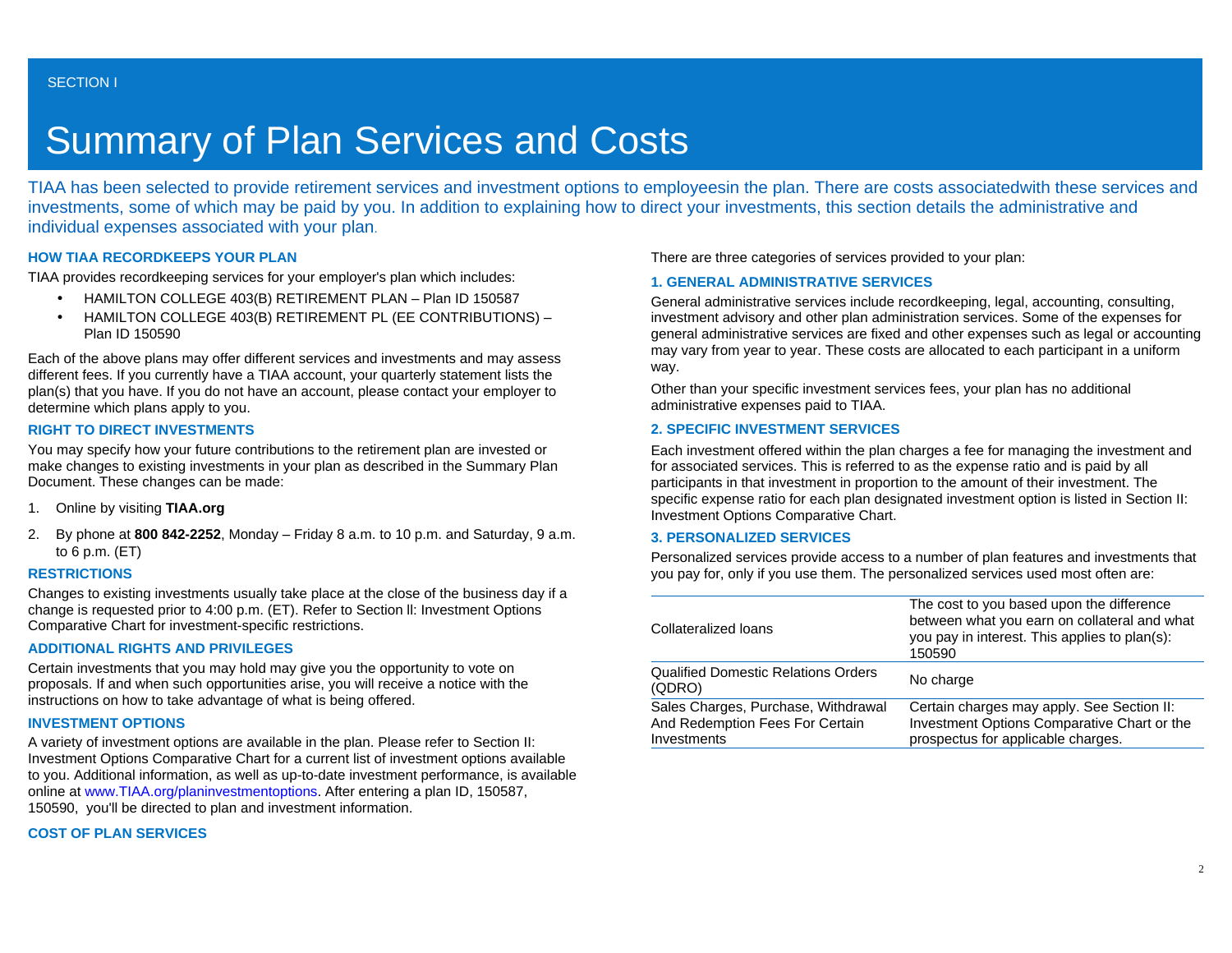# Investment Options Comparative Chart

Your plan offers a variety of professionally managed investments. One of the benefits of the plan is that you get to decide how yourcontributions are invested. When making investment decisions, you should keep in mind how long you have until retirement, your tolerance for risk, how this retirement plan fits into your overall financial picture, and the impact of fees. The information onthe following pages will help you compare the investment options and make more informed decisions about your retirement plan.

## Part A – Performance and Fee Information

Part A consists of performance and fee information for your plan's investment options. Itshows you how well the investments have performed in the past as well as any fees and expenses you will pay if you invest in a particular option.

For more information on the impact of fees and expenses associated with your plan, refer to Section I: Summary of Plan Services and Costs or visit the DOL's website at [www.dol.](http://www.dol.gov/sites/default/files/ebsa/about-ebsa/our-activities/resource-center/publications/a-look-at-401k-plan-fees.pdf) [gov/sites/default/files/ebsa/about-ebsa/our-activities/resource-center/publications/a-look](http://www.dol.gov/sites/default/files/ebsa/about-ebsa/our-activities/resource-center/publications/a-look-at-401k-plan-fees.pdf)[at-401k-plan-fees.pdf](http://www.dol.gov/sites/default/files/ebsa/about-ebsa/our-activities/resource-center/publications/a-look-at-401k-plan-fees.pdf). Fees are only one of many factors to consider when making an investment decision.

## Part B– Annuity Income Information

Part B contains information about the annuity options available within your employer's retirement plan.

## Part A. Performance and Fee Information

The following chart lists your plan's investment options whose value may change based on market fluctuations. Whenevaluating performance of your variable investment options, you should consider comparing the returns of each investment to an appropriate benchmark, which is included in the chart. A benchmark is a generally accepted unmanaged group of securities whose performance is used as a standard point of reference to measure and compare investment gains or losses for variable return investments. Keep in mind that you may not invest in the benchmark indexes which are shown for comparative purposes only. For investments that use a blend of stocks and bonds to limit risk, such as Target Date or Multi-Asset funds, a difference from the benchmark may be due to a difference in the proportion of stocks to bonds in the fund when compared to the benchmark. Benchmark information for fixed-return investments is not provided in this chart. Past performance does not indicate how an investment will perform in the future.

For the most up-to-date information about your investment options, prospectuses for available TIAA investments and other helpful resources, visit [www.TIAA.](http://www.tiaa-cref.org/planinvestmentoptions) [org/planinvestmentoptions](http://www.tiaa-cref.org/planinvestmentoptions). After entering a plan ID, 150587, 150590, you'll be directed to plan and investment information.

To request additional plan information or a paper copy of information available online, free of charge, contact TIAA at 800 842-2252 or write to us at TIAA, P.O. Box 1259, Charlotte, NC 28201.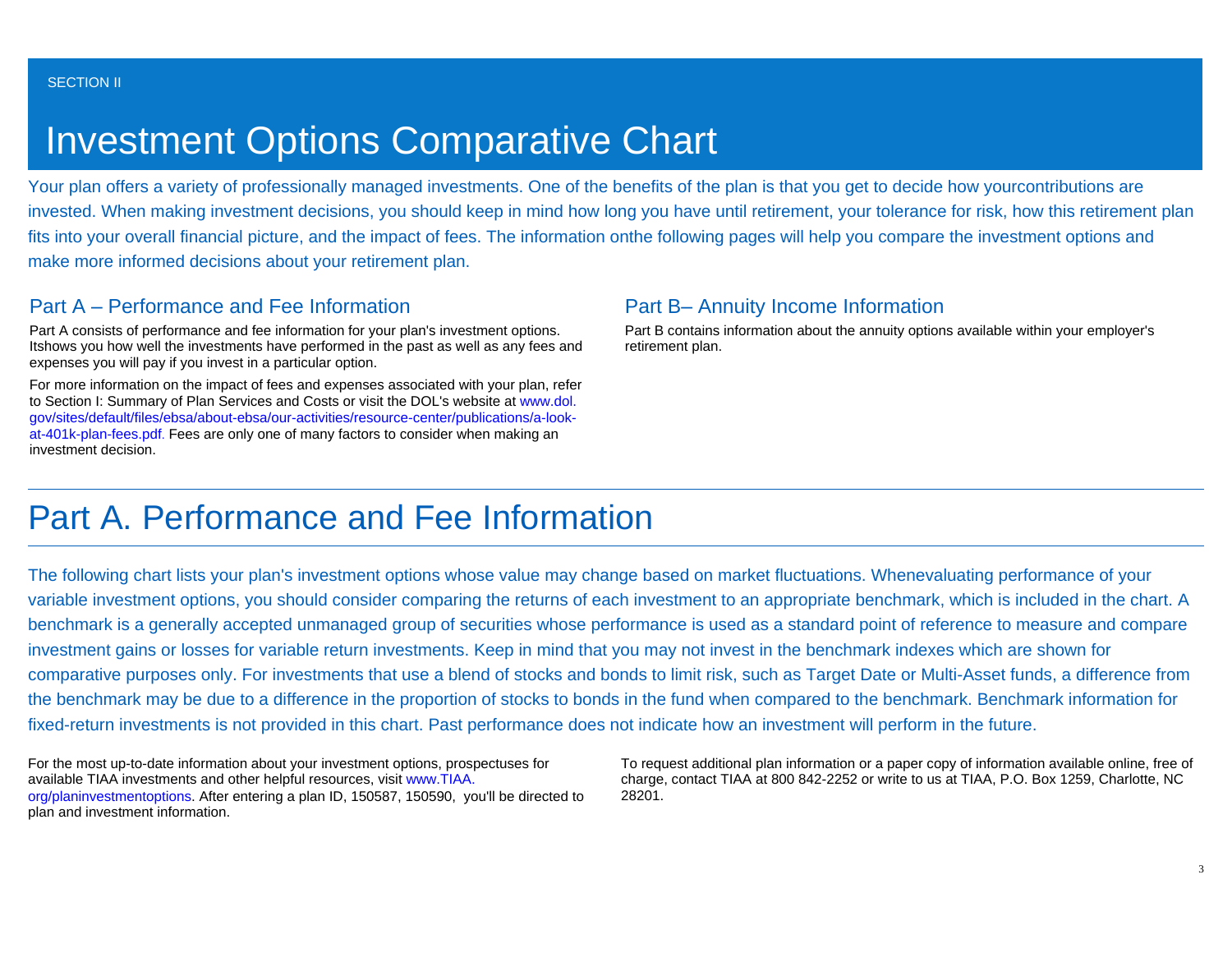## Table 1 – Variable Return Investment Performance as of December 31, 2018

|                                                           |                                            |               |                  |           | <b>Average Annual Total</b><br><b>Returns/Benchmark</b> |                        | <b>Total Annual Operating</b><br>Expenses (%/Per \$1000) |                 |                                                                                                                                             |
|-----------------------------------------------------------|--------------------------------------------|---------------|------------------|-----------|---------------------------------------------------------|------------------------|----------------------------------------------------------|-----------------|---------------------------------------------------------------------------------------------------------------------------------------------|
| <b>Investment Name /</b>                                  | <b>Morningstar</b>                         | <b>Ticker</b> | <b>Inception</b> |           |                                                         | 10 Yr. or              |                                                          |                 |                                                                                                                                             |
| <b>Benchmark</b>                                          | Category                                   | <b>Symbol</b> | Date             | 1 Yr.     | 5 Yr.                                                   | <b>Since Inception</b> | <b>Gross</b>                                             | <b>Net</b>      | <b>Shareholder Fees &amp; Restrictions*</b>                                                                                                 |
| <b>Equities</b>                                           |                                            |               |                  |           |                                                         |                        |                                                          |                 |                                                                                                                                             |
| <b>Mutual Fund</b>                                        |                                            |               |                  |           |                                                         |                        |                                                          |                 |                                                                                                                                             |
| <b>Vanguard Emerging</b>                                  | <b>Diversified</b><br><b>Emerging Mkts</b> | <b>VEMAX</b>  | 06/23/2006       | $-14.58%$ | 1.32%                                                   | 7.47%                  | 0.14%                                                    | 0.14%           | Available in all plans.                                                                                                                     |
| <b>Markets Stock Index Fund</b><br><b>Admiral</b>         |                                            |               |                  |           |                                                         |                        | \$1.40                                                   | \$1.40          | Round Trip: You cannot exchange into the fund<br>within 30 calendar days of exchanging out of the<br>fund.                                  |
| <b>MSCI Emerging Markets</b><br><b>Index</b>              |                                            |               |                  | $-14.58%$ | 1.65%                                                   | 8.02%                  |                                                          |                 |                                                                                                                                             |
| <b>TIAA-CREF International</b>                            | Foreign Large                              | <b>TRIPX</b>  | 09/30/2009       | $-13.39%$ | 0.53%                                                   | 6.16%                  | 0.21%                                                    | 0.21%           | Available in all plans.                                                                                                                     |
| <b>Equity Index Fund</b><br><b>Premier</b>                | Blend                                      |               |                  |           |                                                         |                        | \$2.10                                                   | \$2.10          | Round Trip: You cannot exchange into the fund<br>within 30 calendar days of exchanging out of the<br>fund.                                  |
| <b>MSCI EAFE Index</b>                                    |                                            |               |                  | $-13.79%$ | 0.53%                                                   | 6.32%                  | Contractual Cap<br>Exp: 02/28/2019                       |                 |                                                                                                                                             |
| <b>TIAA-CREF Small-Cap</b>                                | Small Blend                                | <b>TRBIX</b>  | 10/01/2002       | $-11.11%$ | 4.37%                                                   | 11.82%                 | 0.31%                                                    | 0.31%           | Available in all plans.                                                                                                                     |
| <b>Blend Index Fund</b><br><b>Retirement</b>              |                                            |               |                  |           |                                                         |                        | \$3.10                                                   | \$3.10          | Round Trip: You cannot exchange into the fund<br>within 30 calendar days of exchanging out of the<br>fund.                                  |
| Russell 2000 Index                                        |                                            |               |                  | $-11.01%$ | 4.41%                                                   | 11.97%                 | Contractual Cap                                          |                 |                                                                                                                                             |
|                                                           |                                            |               |                  |           |                                                         |                        | Exp: 02/28/2019                                          |                 |                                                                                                                                             |
| <b>Variable Annuity</b>                                   |                                            |               |                  |           |                                                         |                        |                                                          |                 |                                                                                                                                             |
| <b>CREF Stock Account R2</b>                              | Allocation--85%+<br>Equity                 | <b>QCSTPX</b> | 04/24/2015       | $-9.69%$  | 5.08%                                                   | 10.80%                 | 0.37%<br>\$3.70                                          | 0.37%<br>\$3.70 | Available in all plans.<br>Round Trip: If a round trip is made within 60                                                                    |
|                                                           |                                            |               |                  |           |                                                         |                        |                                                          |                 | calendar days, exchanges into the same account<br>will be restricted for 90 calendar days.                                                  |
| <b>Morningstar Aggressive</b><br><b>Target Risk Index</b> |                                            |               |                  | $-8.17%$  | 5.01%                                                   | 10.61%                 |                                                          |                 |                                                                                                                                             |
| <b>CREF Equity Index</b>                                  | Large Blend                                | QCEQPX        | 04/24/2015       | $-5.41%$  | 7.60%                                                   | 12.80%                 | 0.30%                                                    | 0.30%           | Available in all plans.                                                                                                                     |
| <b>Account R2</b>                                         |                                            |               |                  |           |                                                         |                        | \$3.00                                                   | \$3.00          | Round Trip: If a round trip is made within 60<br>calendar days, exchanges into the same account<br>will be restricted for 90 calendar days. |
| Russell 3000 Index                                        |                                            |               |                  | $-5.24%$  | 7.91%                                                   | 13.18%                 |                                                          |                 |                                                                                                                                             |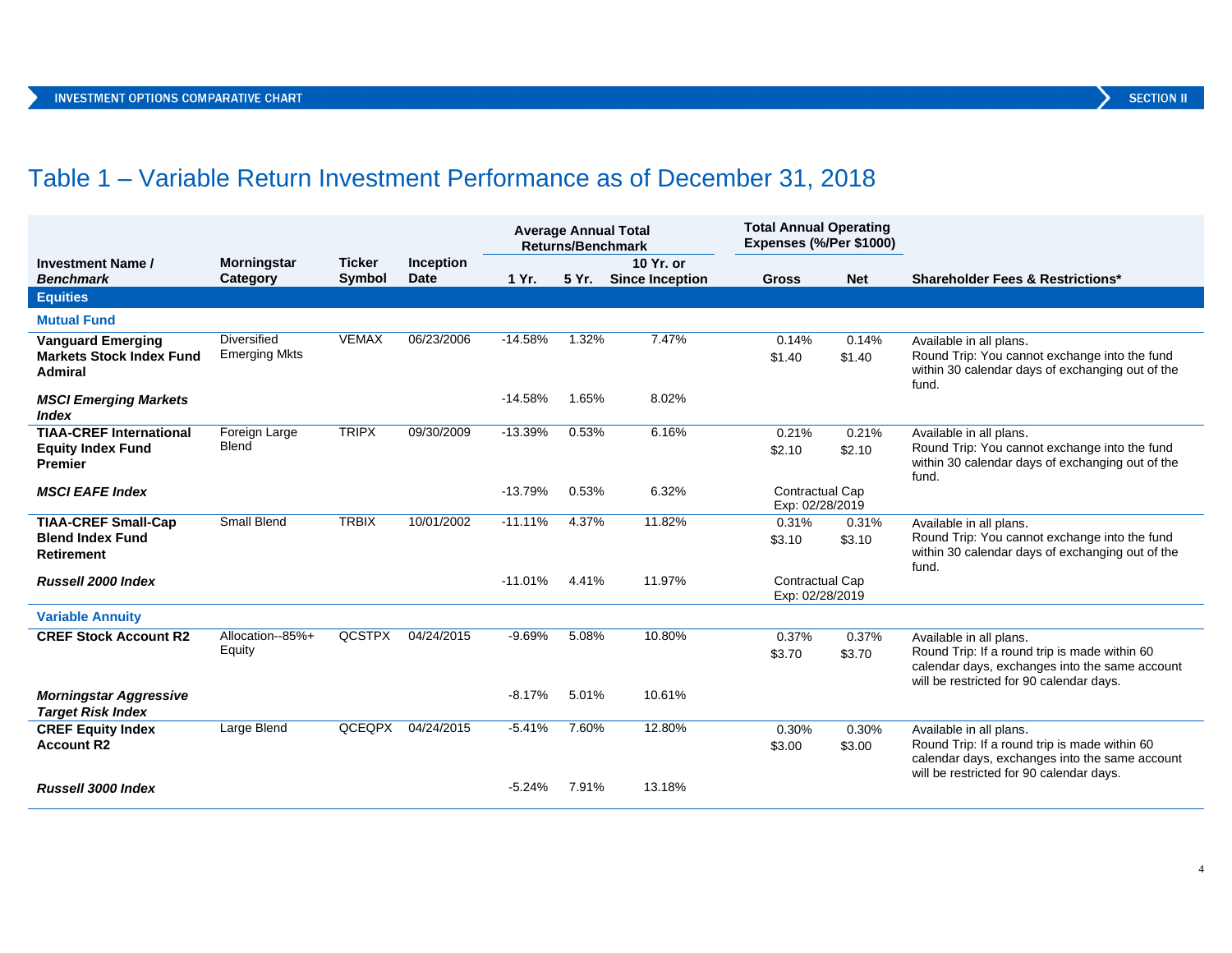|                                                                                                                      |                                   |               |                  |                       | <b>Average Annual Total</b><br><b>Returns/Benchmark</b> |                        | <b>Total Annual Operating</b><br>Expenses (%/Per \$1000) |                  |                                                                                                                                                                                                                                                                 |
|----------------------------------------------------------------------------------------------------------------------|-----------------------------------|---------------|------------------|-----------------------|---------------------------------------------------------|------------------------|----------------------------------------------------------|------------------|-----------------------------------------------------------------------------------------------------------------------------------------------------------------------------------------------------------------------------------------------------------------|
| <b>Investment Name/</b>                                                                                              | <b>Morningstar</b>                | <b>Ticker</b> | <b>Inception</b> |                       |                                                         | 10 Yr. or              |                                                          |                  |                                                                                                                                                                                                                                                                 |
| <b>Benchmark</b>                                                                                                     | Category                          | <b>Symbol</b> | <b>Date</b>      | 1 Yr.                 | 5 Yr.                                                   | <b>Since Inception</b> | <b>Gross</b>                                             | <b>Net</b>       | <b>Shareholder Fees &amp; Restrictions*</b>                                                                                                                                                                                                                     |
| <b>CREF Growth Account R2</b><br><b>Russell 1000 Growth</b><br><i><b>Index</b></i>                                   | Large Growth                      | QCGRPX        | 04/24/2015       | $-2.51%$              | 9.81%<br>$-1.51\%$ 10.40%                               | 14.78%<br>15.29%       | 0.32%<br>\$3.20                                          | 0.32%<br>\$3.20  | Available in all plans.<br>Contributions and Transfers in not allowed. This<br>applies to plan(s): 150587 150590<br>Round Trip: If a round trip is made within 60<br>calendar days, exchanges into the same account<br>will be restricted for 90 calendar days. |
| <b>CREF Global Equities</b><br><b>Account R2</b><br><b>MSCI All Country World</b>                                    | <b>World Stock</b>                | <b>QCGLPX</b> | 04/24/2015       | $-12.40%$<br>$-9.42%$ | 3.54%<br>4.26%                                          | 9.46%<br>9.46%         | 0.40%<br>\$4.00                                          | 0.40%<br>\$4.00  | Available in all plans.<br>Contributions and Transfers in not allowed. This<br>applies to plan(s): 150587 150590<br>Round Trip: If a round trip is made within 60<br>calendar days, exchanges into the same account                                             |
| <b>Index (NR USD)</b>                                                                                                |                                   |               |                  |                       |                                                         |                        |                                                          |                  | will be restricted for 90 calendar days.                                                                                                                                                                                                                        |
| <b>Fixed Income</b>                                                                                                  |                                   |               |                  |                       |                                                         |                        |                                                          |                  |                                                                                                                                                                                                                                                                 |
| <b>Mutual Fund</b>                                                                                                   |                                   |               |                  |                       |                                                         |                        |                                                          |                  |                                                                                                                                                                                                                                                                 |
| <b>Columbia Emerging</b><br><b>Markets Bond Fund A</b>                                                               | <b>Emerging Markets</b><br>Bond   | <b>REBAX</b>  | 02/16/2006       | $-8.00\%$             | 2.92%                                                   | 8.40%                  | 1.17%<br>\$11.70                                         | 1.17%<br>\$11.70 | Available in all plans.<br>Round Trip: You cannot exchange into the fund<br>within 30 calendar days of exchanging out of the<br>fund.                                                                                                                           |
| <b>JPMorgan Emerging</b><br><b>Markets Bond Index</b><br>Global                                                      |                                   |               |                  | -4.61%                | 4.18%                                                   | 7.79%                  |                                                          |                  |                                                                                                                                                                                                                                                                 |
| <b>PIMCO Total Return Fund</b><br><b>Admin</b>                                                                       | Intermediate-<br>Term Bond        | <b>PTRAX</b>  | 09/08/1994       | $-0.51%$              | 2.30%                                                   | 4.45%                  | 0.80%<br>\$8.00                                          | 0.80%<br>\$8.00  | Available in all plans.<br>Round Trip: You cannot exchange into the fund<br>within 30 calendar days of exchanging out of the<br>fund.                                                                                                                           |
| <b>Bloomberg Barclays U.S.</b><br><b>Aggregate Bond Index</b>                                                        |                                   |               |                  | 0.01%                 | 2.52%                                                   | 3.48%                  |                                                          |                  |                                                                                                                                                                                                                                                                 |
| <b>Variable Annuity</b>                                                                                              |                                   |               |                  |                       |                                                         |                        |                                                          |                  |                                                                                                                                                                                                                                                                 |
| <b>CREF Inflation-Linked</b><br><b>Bond Account R2</b>                                                               | Inflation-Protected<br>Bond       | <b>QCILPX</b> | 04/24/2015       | $-0.53%$              | 1.36%                                                   | 3.12%                  | 0.31%<br>\$3.10                                          | 0.31%<br>\$3.10  | Available in all plans.<br>Round Trip: If a round trip is made within 60<br>calendar days, exchanges into the same account<br>will be restricted for 90 calendar days.                                                                                          |
| <b>Bloomberg Barclays U.S.</b><br><b>Treasury Inflation</b><br><b>Protected Securities</b><br>(TIPS) 1-10 Year Index |                                   |               |                  | $-0.25%$              | 1.20%                                                   | 3.06%                  |                                                          |                  |                                                                                                                                                                                                                                                                 |
| <b>CREF Bond Market</b><br><b>Account R2</b>                                                                         | Intermediate-<br><b>Term Bond</b> | <b>QCBMPX</b> | 04/24/2015       | $-0.23%$              | 2.60%                                                   | 3.66%                  | 0.37%<br>\$3.70                                          | 0.37%<br>\$3.70  | Available in all plans.<br>Contributions and Transfers in not allowed. This<br>applies to plan(s): 150587 150590<br>Round Trip: If a round trip is made within 60                                                                                               |
| <b>Bloomberg Barclays U.S.</b><br><b>Aggregate Bond Index</b>                                                        |                                   |               |                  | 0.01%                 | 2.52%                                                   | 3.48%                  |                                                          |                  | calendar days, exchanges into the same account<br>will be restricted for 90 calendar days.                                                                                                                                                                      |
| <b>Money Market</b>                                                                                                  |                                   |               |                  |                       |                                                         |                        |                                                          |                  |                                                                                                                                                                                                                                                                 |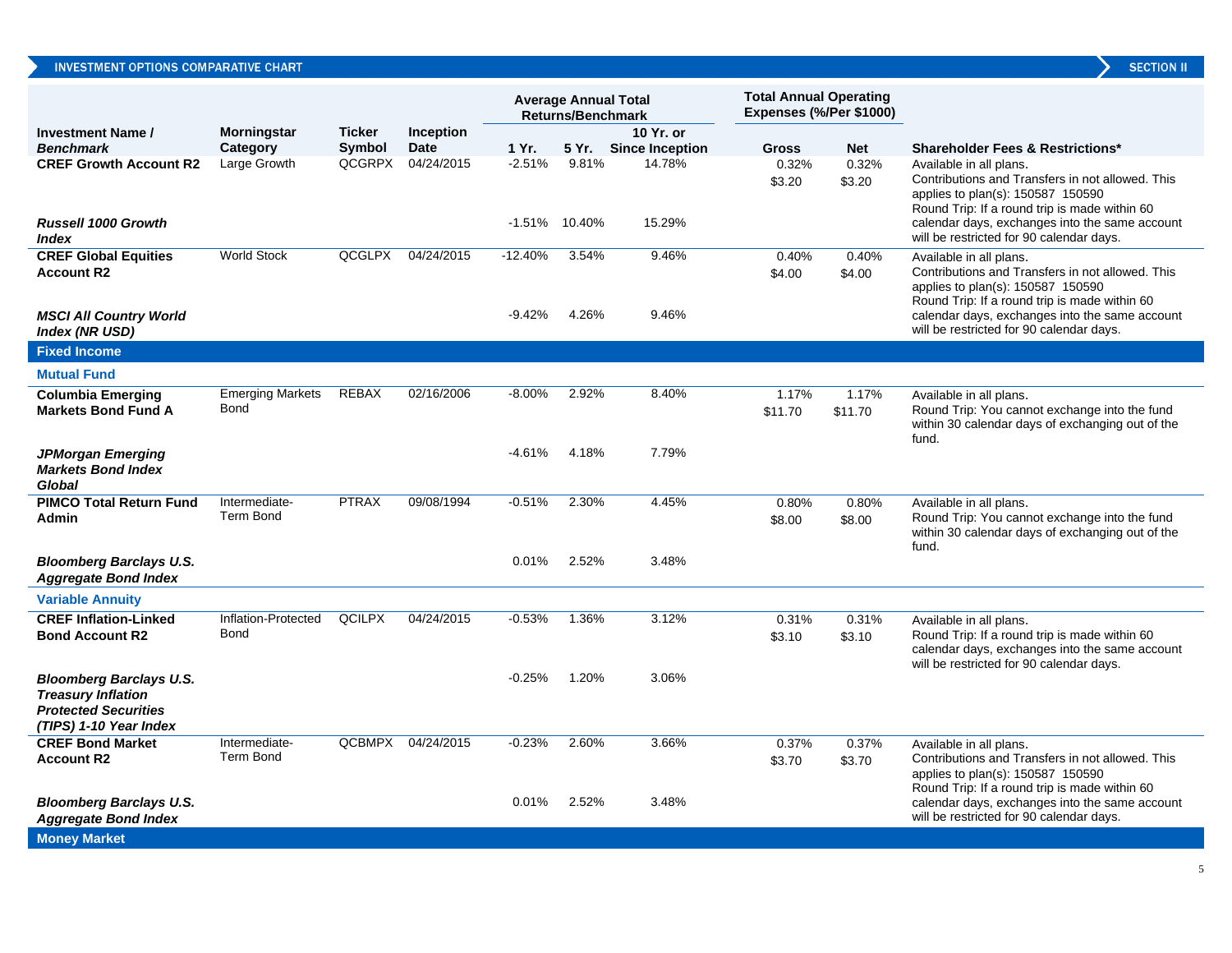## INVESTMENT OPTIONS COMPARATIVE CHART

|                                                                                                                                                                         |                                |                         |                          |          | <b>Returns/Benchmark</b> | <b>Average Annual Total</b>         | <b>Total Annual Operating</b><br>Expenses (%/Per \$1000) |                 |                                                                                                                                       |
|-------------------------------------------------------------------------------------------------------------------------------------------------------------------------|--------------------------------|-------------------------|--------------------------|----------|--------------------------|-------------------------------------|----------------------------------------------------------|-----------------|---------------------------------------------------------------------------------------------------------------------------------------|
| <b>Investment Name /</b><br><b>Benchmark</b>                                                                                                                            | <b>Morningstar</b><br>Category | <b>Ticker</b><br>Symbol | Inception<br><b>Date</b> | 1 Yr.    | 5 Yr.                    | 10 Yr. or<br><b>Since Inception</b> | <b>Gross</b>                                             | <b>Net</b>      | <b>Shareholder Fees &amp; Restrictions*</b>                                                                                           |
| <b>Variable Annuity</b>                                                                                                                                                 |                                |                         |                          |          |                          |                                     |                                                          |                 |                                                                                                                                       |
| <b>CREF Money Market</b><br><b>Account R2</b><br>7-day current annualized yield<br>2.14% as of 12/25/2018<br>7-day effective annualized yield<br>2.16% as of 12/25/2018 | Money Market-<br>Taxable       |                         | QCMMPX 04/24/2015        | 1.32%    | 0.36%                    | 0.19%                               | 0.30%<br>\$3.00                                          | 0.30%<br>\$3.00 | Available in all plans.                                                                                                               |
| <b>iMoneyNet Money Fund</b><br>Averages - All<br><b>Government</b>                                                                                                      |                                |                         |                          | 1.42%    | 0.40%                    | 0.21%                               |                                                          |                 |                                                                                                                                       |
| <b>Multi-Asset</b>                                                                                                                                                      |                                |                         |                          |          |                          |                                     |                                                          |                 |                                                                                                                                       |
| <b>Mutual Fund</b>                                                                                                                                                      |                                |                         |                          |          |                          |                                     |                                                          |                 |                                                                                                                                       |
| <b>TIAA-CREF Lifecycle</b><br><b>Index Retirement Income</b><br><b>Fund Premier</b>                                                                                     | Retirement<br>Income           | <b>TLIPX</b>            | 09/30/2009               | $-2.80%$ | 3.62%                    | 5.60%                               | 0.45%<br>\$4.50                                          | 0.25%<br>\$2.50 | Available in all plans.<br>Round Trip: You cannot exchange into the fund<br>within 30 calendar days of exchanging out of the<br>fund. |
| <b>S&amp;P Target Date</b><br><b>Retirement Income Index</b>                                                                                                            |                                |                         |                          | $-2.54%$ | 3.06%                    | 4.75%                               | <b>Contractual Waiver</b><br>Exp: 09/30/2019             |                 |                                                                                                                                       |
| <b>TIAA-CREF Lifecycle</b><br>Index 2010 Fund Premier                                                                                                                   | Target Date 2000-<br>2010      | <b>TLTPX</b>            | 09/30/2009               | $-3.10%$ | 3.77%                    | 6.04%                               | 0.40%<br>\$4.00                                          | 0.25%<br>\$2.50 | Available in all plans.<br>Round Trip: You cannot exchange into the fund<br>within 30 calendar days of exchanging out of the<br>fund. |
| S&P Target Date 2010<br>Index                                                                                                                                           |                                |                         |                          | $-3.10%$ | 3.40%                    | 5.50%                               | <b>Contractual Waiver</b><br>Exp: 09/30/2019             |                 |                                                                                                                                       |
| <b>TIAA-CREF Lifecycle</b><br><b>Index 2015 Fund Premier</b>                                                                                                            | Target-Date 2015               | <b>TLFPX</b>            | 09/30/2009               | $-3.45%$ | 3.98%                    | 6.45%                               | 0.38%<br>\$3.80                                          | 0.25%<br>\$2.50 | Available in all plans.<br>Round Trip: You cannot exchange into the fund<br>within 30 calendar days of exchanging out of the<br>fund. |
| S&P Target Date 2015<br><i><b>Index</b></i>                                                                                                                             |                                |                         |                          | $-3.67%$ | 3.79%                    | 6.21%                               | <b>Contractual Waiver</b><br>Exp: 09/30/2019             |                 |                                                                                                                                       |
| <b>TIAA-CREF Lifecycle</b><br><b>Index 2020 Fund Premier</b>                                                                                                            | Target-Date 2020               | <b>TLWPX</b>            | 09/30/2009               | $-3.92%$ | 4.25%                    | 6.96%                               | 0.36%<br>\$3.60                                          | 0.25%<br>\$2.50 | Available in all plans.<br>Round Trip: You cannot exchange into the fund<br>within 30 calendar days of exchanging out of the<br>fund. |
| S&P Target Date 2020<br><i><b>Index</b></i>                                                                                                                             |                                |                         |                          | $-4.16%$ | 4.10%                    | 6.82%                               | <b>Contractual Waiver</b><br>Exp: 09/30/2019             |                 |                                                                                                                                       |
| <b>TIAA-CREF Lifecycle</b><br>Index 2025 Fund Premier                                                                                                                   | Target-Date 2025               | <b>TLVPX</b>            | 09/30/2009               | $-4.58%$ | 4.53%                    | 7.49%                               | 0.35%<br>\$3.50                                          | 0.25%<br>\$2.50 | Available in all plans.<br>Round Trip: You cannot exchange into the fund<br>within 30 calendar days of exchanging out of the<br>fund. |
| <b>S&amp;P Target Date 2025</b><br>Index                                                                                                                                |                                |                         |                          | $-5.02%$ | 4.31%                    | 7.31%                               | <b>Contractual Waiver</b><br>Exp: 09/30/2019             |                 |                                                                                                                                       |

**SECTION II**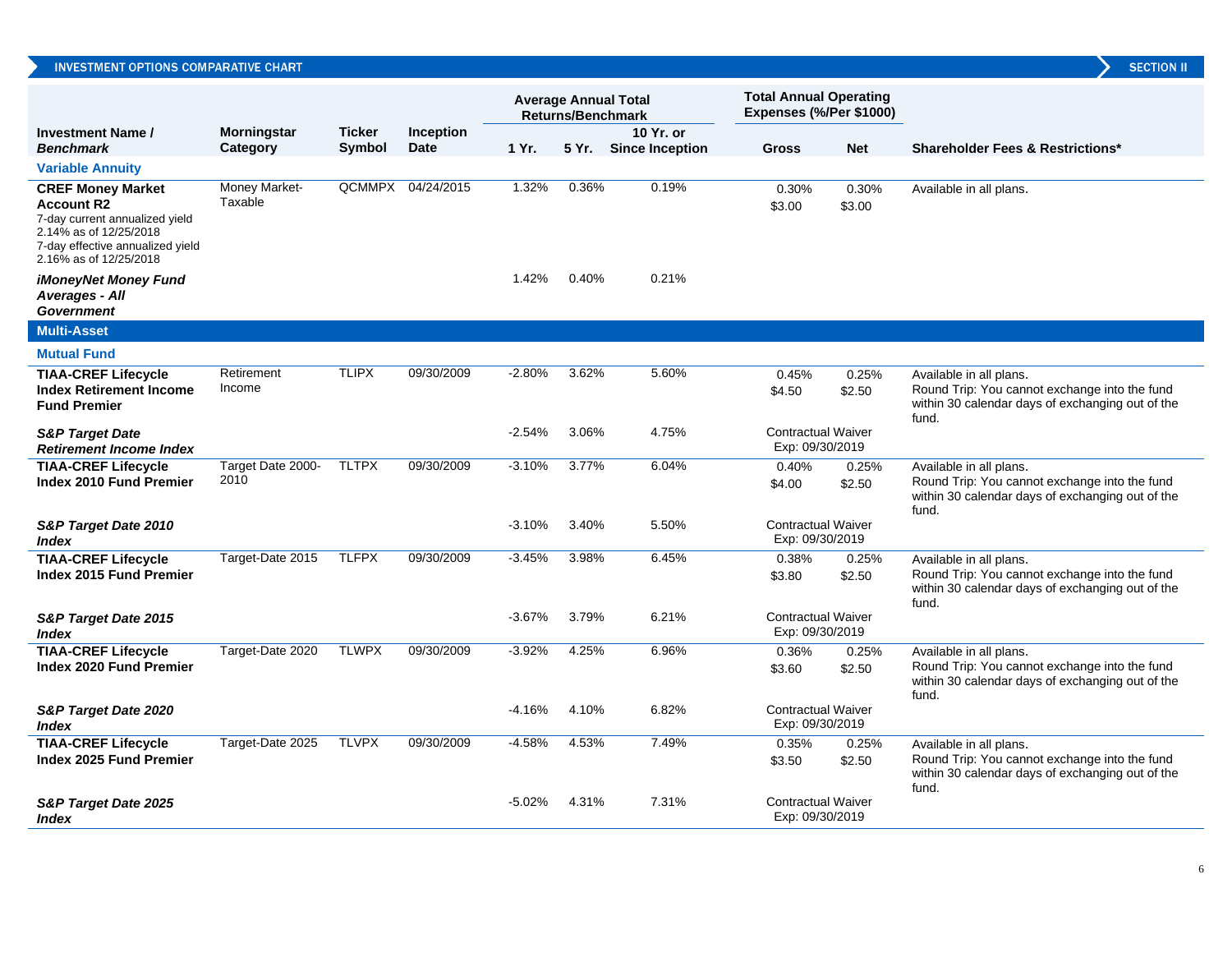| <b>SECTION</b> |  |
|----------------|--|

|                                                              |                        |               |             |          | <b>Average Annual Total</b><br><b>Returns/Benchmark</b> |                        | <b>Total Annual Operating</b><br>Expenses (%/Per \$1000) |                 |                                                                                                                                       |
|--------------------------------------------------------------|------------------------|---------------|-------------|----------|---------------------------------------------------------|------------------------|----------------------------------------------------------|-----------------|---------------------------------------------------------------------------------------------------------------------------------------|
| <b>Investment Name /</b>                                     | Morningstar            | <b>Ticker</b> | Inception   |          |                                                         | 10 Yr. or              |                                                          |                 |                                                                                                                                       |
| <b>Benchmark</b>                                             | Category               | <b>Symbol</b> | <b>Date</b> | 1 Yr.    | 5 Yr.                                                   | <b>Since Inception</b> | <b>Gross</b>                                             | <b>Net</b>      | Shareholder Fees & Restrictions*                                                                                                      |
| <b>TIAA-CREF Lifecycle</b><br><b>Index 2030 Fund Premier</b> | Target-Date 2030       | <b>TLHPX</b>  | 09/30/2009  | $-5.21%$ | 4.82%                                                   | 8.01%                  | 0.35%<br>\$3.50                                          | 0.25%<br>\$2.50 | Available in all plans.<br>Round Trip: You cannot exchange into the fund<br>within 30 calendar days of exchanging out of the<br>fund. |
| S&P Target Date 2030<br>Index                                |                        |               |             | $-5.99%$ | 4.50%                                                   | 7.71%                  | <b>Contractual Waiver</b><br>Exp: 09/30/2019             |                 |                                                                                                                                       |
| <b>TIAA-CREF Lifecycle</b><br><b>Index 2035 Fund Premier</b> | Target-Date 2035       | <b>TLYPX</b>  | 09/30/2009  | $-5.90%$ | 5.06%                                                   | 8.48%                  | 0.34%<br>\$3.40                                          | 0.25%<br>\$2.50 | Available in all plans.<br>Round Trip: You cannot exchange into the fund<br>within 30 calendar days of exchanging out of the<br>fund. |
| S&P Target Date 2035<br><b>Index</b>                         |                        |               |             | $-6.88%$ | 4.69%                                                   | 8.06%                  | <b>Contractual Waiver</b><br>Exp: 09/30/2019             |                 |                                                                                                                                       |
| <b>TIAA-CREF Lifecycle</b><br><b>Index 2040 Fund Premier</b> | Target-Date 2040       | <b>TLPRX</b>  | 09/30/2009  | $-6.53%$ | 5.29%                                                   | 8.78%                  | 0.34%<br>\$3.40                                          | 0.25%<br>\$2.50 | Available in all plans.<br>Round Trip: You cannot exchange into the fund<br>within 30 calendar days of exchanging out of the<br>fund. |
| S&P Target Date 2040<br><i><b>Index</b></i>                  |                        |               |             | $-7.41%$ | 4.82%                                                   | 8.31%                  | <b>Contractual Waiver</b><br>Exp: 09/30/2019             |                 |                                                                                                                                       |
| <b>TIAA-CREF Lifecycle</b><br>Index 2045 Fund Premier        | Target-Date 2045       | <b>TLMPX</b>  | 09/30/2009  | $-7.04%$ | 5.37%                                                   | 8.83%                  | 0.35%<br>\$3.50                                          | 0.25%<br>\$2.50 | Available in all plans.<br>Round Trip: You cannot exchange into the fund<br>within 30 calendar days of exchanging out of the<br>fund. |
| S&P Target Date 2045<br><b>Index</b>                         |                        |               |             | $-7.74%$ | 4.91%                                                   | 8.49%                  | <b>Contractual Waiver</b><br>Exp: 09/30/2019             |                 |                                                                                                                                       |
| <b>TIAA-CREF Lifecycle</b><br>Index 2050 Fund Premier        | Target-Date 2050       | <b>TLLPX</b>  | 09/30/2009  | $-7.13%$ | 5.43%                                                   | 8.87%                  | 0.35%<br>\$3.50                                          | 0.25%<br>\$2.50 | Available in all plans.<br>Round Trip: You cannot exchange into the fund<br>within 30 calendar days of exchanging out of the<br>fund. |
| S&P Target Date 2050<br><b>Index</b>                         |                        |               |             | $-7.94%$ | 5.01%                                                   | 8.64%                  | <b>Contractual Waiver</b><br>Exp: 09/30/2019             |                 |                                                                                                                                       |
| <b>TIAA-CREF Lifecycle</b><br>Index 2055 Fund Premier        | Target-Date 2055       | <b>TTIPX</b>  | 04/29/2011  | $-7.21%$ | 5.50%                                                   | 7.21%                  | 0.38%<br>\$3.80                                          | 0.25%<br>\$2.50 | Available in all plans.<br>Round Trip: You cannot exchange into the fund<br>within 30 calendar days of exchanging out of the<br>fund. |
| S&P Target Date 2055 TR<br><b>USD</b>                        |                        |               |             | $-7.97%$ | 5.07%                                                   | 6.82%                  | <b>Contractual Waiver</b><br>Exp: 09/30/2019             |                 |                                                                                                                                       |
| <b>TIAA-CREF Lifecycle</b><br><b>Index 2060 Fund Premier</b> | Target-Date<br>$2060+$ | <b>TVIPX</b>  | 09/26/2014  | $-7.26%$ | $\blacksquare$                                          | 5.31%                  | 0.61%<br>\$6.10                                          | 0.25%<br>\$2.50 | Available in all plans.<br>Round Trip: You cannot exchange into the fund<br>within 30 calendar days of exchanging out of the<br>fund. |
| S&P Target Date 2060+<br><b>TRUSD</b>                        |                        |               |             | $-7.95%$ |                                                         | 4.99%                  | <b>Contractual Waiver</b><br>Exp: 09/30/2019             |                 |                                                                                                                                       |
| <b>Variable Annuity</b>                                      |                        |               |             |          |                                                         |                        |                                                          |                 |                                                                                                                                       |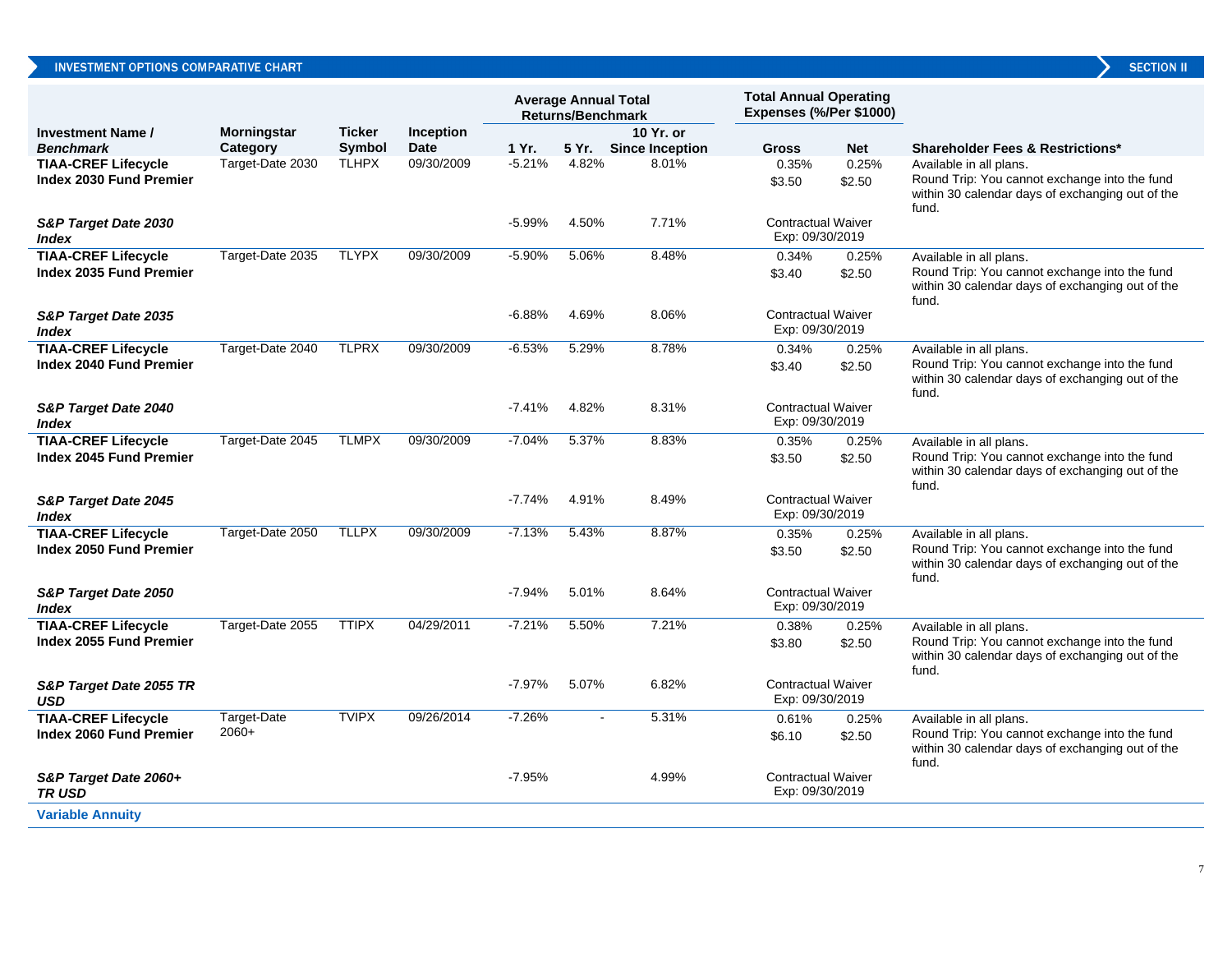|                                                         |                                  |                  |                          |           | Returns/Benchmark | <b>Average Annual Total</b>         | <b>Total Annual Operating</b><br>Expenses (%/Per \$1000) |                 |                                                                                                                                                                        |
|---------------------------------------------------------|----------------------------------|------------------|--------------------------|-----------|-------------------|-------------------------------------|----------------------------------------------------------|-----------------|------------------------------------------------------------------------------------------------------------------------------------------------------------------------|
| Investment Name /<br><b>Benchmark</b>                   | <b>Morningstar</b><br>Category   | Ticker<br>Symbol | <b>Inception</b><br>Date | 1 Yr.     | 5 Yr.             | 10 Yr. or<br><b>Since Inception</b> | <b>Gross</b>                                             | <b>Net</b>      | <b>Shareholder Fees &amp; Restrictions*</b>                                                                                                                            |
| <b>CREF Social Choice</b><br><b>Account R2</b>          | Allocation--50% to<br>70% Equity | QCSCPX           | 04/24/2015               | $-4.33\%$ | 4.40%             | 8.40%                               | 0.33%<br>\$3.30                                          | 0.33%<br>\$3.30 | Available in all plans.<br>Round Trip: If a round trip is made within 60<br>calendar days, exchanges into the same account<br>will be restricted for 90 calendar days. |
| <b>Morningstar Moderate</b><br><b>Target Risk Index</b> |                                  |                  |                          | -4.76%    | 4.08%             | 7.97%                               |                                                          |                 |                                                                                                                                                                        |
| <b>Real Estate</b>                                      |                                  |                  |                          |           |                   |                                     |                                                          |                 |                                                                                                                                                                        |
| <b>Variable Annuity</b>                                 |                                  |                  |                          |           |                   |                                     |                                                          |                 |                                                                                                                                                                        |
| <b>TIAA Real Estate Account</b>                         | N/A                              | <b>QREARX</b>    | 10/02/1995               | 4.79%     | 6.91%             | 4.56%                               | 0.79%<br>\$7.90                                          | 0.79%<br>\$7.90 | Available in all plans.<br>Transfers out: Limit 1 per quarter. Limitations may<br>apply to any transaction resulting in a balance ><br>\$150,000.                      |
| S&P 500 Index                                           |                                  |                  |                          | -4.38%    | 8.49%             | 13.12%                              |                                                          |                 |                                                                                                                                                                        |

Table 1 shows fee and expense information for the investment options listed including the Total Annual Operating Expenses expressed as a percentage and a dollar amount based upon a \$1,000 accumulation both asnet and gross of expenses. Total Annual Operating Expenses is a measure of what it costs to operate an investment, expressed as a percentage of its assets, as a dollar amount or in basis points. These are costs the investor pays through a reduction in the investment's rate of return.

| * Legend of plan name for each applicable plan number |                                                                    |  |  |  |  |  |
|-------------------------------------------------------|--------------------------------------------------------------------|--|--|--|--|--|
| <b>Plans</b>                                          | <b>Plan Names</b>                                                  |  |  |  |  |  |
| 150587                                                | HAMILTON COLLEGE 403(B) RETIREMENT PLAN                            |  |  |  |  |  |
| 150590                                                | HAMILTON COLLEGE 403(B) RETIREMENT PL (EE<br><b>CONTRIBUTIONS)</b> |  |  |  |  |  |

**SECTION II**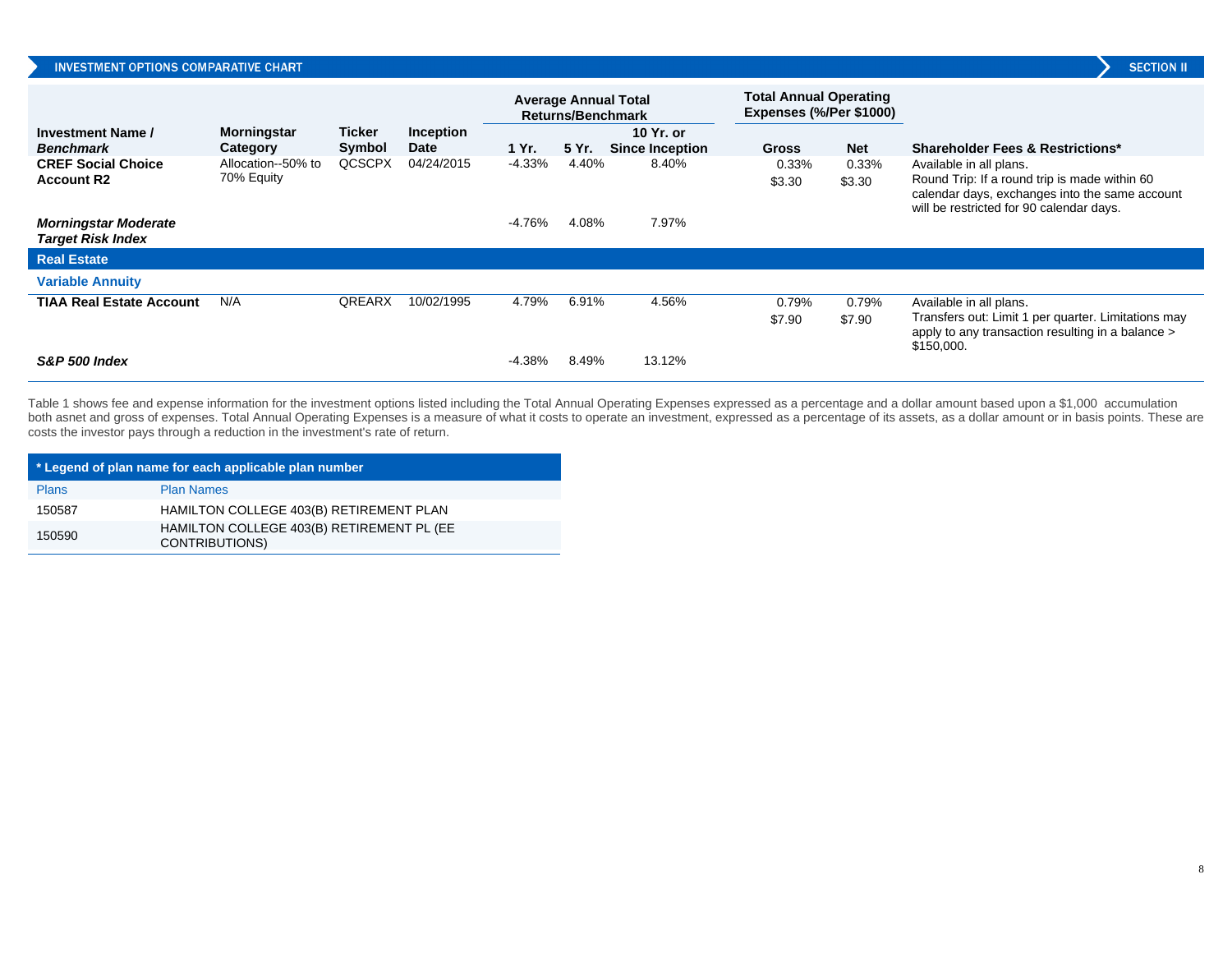## Table 2– Fixed Return Investments

The following chart lists the plan's investment options that have a fixed or stated rate of return.

| Name/Type/Option                                      | Return | <b>Term</b>           | <b>Additional Information*</b>                                                                                                                                                                                                                                                                                                                                                                                                                                                                                                                                                                                                                                                                                                                                                                                                                                                                                                                                                                                                                                                                                                                                                                                                                                                                                                                                                                                                                                                                                                                                                                                                                                                                                                                                                                                                                                                                                                                                                                                 |
|-------------------------------------------------------|--------|-----------------------|----------------------------------------------------------------------------------------------------------------------------------------------------------------------------------------------------------------------------------------------------------------------------------------------------------------------------------------------------------------------------------------------------------------------------------------------------------------------------------------------------------------------------------------------------------------------------------------------------------------------------------------------------------------------------------------------------------------------------------------------------------------------------------------------------------------------------------------------------------------------------------------------------------------------------------------------------------------------------------------------------------------------------------------------------------------------------------------------------------------------------------------------------------------------------------------------------------------------------------------------------------------------------------------------------------------------------------------------------------------------------------------------------------------------------------------------------------------------------------------------------------------------------------------------------------------------------------------------------------------------------------------------------------------------------------------------------------------------------------------------------------------------------------------------------------------------------------------------------------------------------------------------------------------------------------------------------------------------------------------------------------------|
| <b>Guaranteed Annuity</b>                             |        |                       |                                                                                                                                                                                                                                                                                                                                                                                                                                                                                                                                                                                                                                                                                                                                                                                                                                                                                                                                                                                                                                                                                                                                                                                                                                                                                                                                                                                                                                                                                                                                                                                                                                                                                                                                                                                                                                                                                                                                                                                                                |
| <b>TIAA Traditional-Retirement Annuity</b>            | 4.00%  | Through<br>02/28/2019 | Available in all plans.<br>The current rate shown applies to premiums remitted during the month of January 2019 and will be<br>credited through 2/28/2019. This rate is subject to change in subsequent months. Up-to-date rate of<br>return information is available on your plan-specific website noted above or at 800-842-2733. TIAA<br>Traditional guarantees your principal and a minimum annual interest rate. The guaranteed minimum<br>interest rate is 3.00%, and is effective while the funds remain in the contract. The account also offers<br>the opportunity for additional amounts in excess of the guaranteed minimum interest rate. When<br>declared, additional amounts remain in effect for the twelve-month period that begins each March 1 for<br>accumulating annuities and January 1 for payout annuities. Additional amounts are not guaranteed for<br>the future years. All guarantees are subject to TIAA's claims paying ability. TIAA Traditional is designed<br>primarily to help meet your long-term retirement income needs; it is not a short-term savings vehicle.<br>Therefore, some contracts require that benefits are paid in installments over time and/or may impose<br>surrender charges on certain withdrawals. TIAA has rewarded participants who save in contracts where<br>benefits are paid in installments over time instead of in an immediate lump-sum by crediting higher<br>interest rates, typically 0.50% to 0.75% higher. Higher rates will lead to higher account balances and<br>more retirement income for you. For Retirement Annuity (RA) contracts, lump-sum withdrawals are not<br>available from the TIAA Traditional account. Subject to the terms of your plan, all withdrawals and<br>transfers from the account must be paid in ten annual installments. After termination of employment<br>additional income options may be available including income for life, interest-only payments, and IRS<br>required minimum distribution payments. |
| <b>TIAA Traditional-Group Supplemental Retirement</b> |        | Through               | Available in plan(s): 150590<br>The current rate shown applies to premiums remitted during the month of January 2019 and will be<br>credited through 2/28/2019. This rate is subject to change in subsequent months. Up-to-date rate of<br>return information is available on your plan-specific website noted above or at 800-842-2733. TIAA<br>Traditional guarantees your principal and a minimum annual interest rate. The guaranteed minimum<br>interest rate is 3.00%, and is effective while the funds remain in the contract. The account also offers<br>the opportunity for additional amounts in excess of the guaranteed minimum interest rate. When<br>declared, additional amounts remain in effect for the twelve-month period that begins each March 1 for<br>accumulating annuities and January 1 for payout annuities. Additional amounts are not guaranteed for<br>the future years. All guarantees are subject to TIAA's claims paying ability. For Group Supplemental<br>Retirement Annuity (GSRA) contracts, and subject to the terms of your employer's plan, lump-sum<br>withdrawals and transfers are available from the TIAA Traditional account without any restrictions or<br>charges. After termination of employment additional income options may be available including income                                                                                                                                                                                                                                                                                                                                                                                                                                                                                                                                                                                                                                                                                                  |
| Annuity                                               | 3.25%  | 02/28/2019            | for life, income for a fixed period of time, and IRS required minimum distribution payments.                                                                                                                                                                                                                                                                                                                                                                                                                                                                                                                                                                                                                                                                                                                                                                                                                                                                                                                                                                                                                                                                                                                                                                                                                                                                                                                                                                                                                                                                                                                                                                                                                                                                                                                                                                                                                                                                                                                   |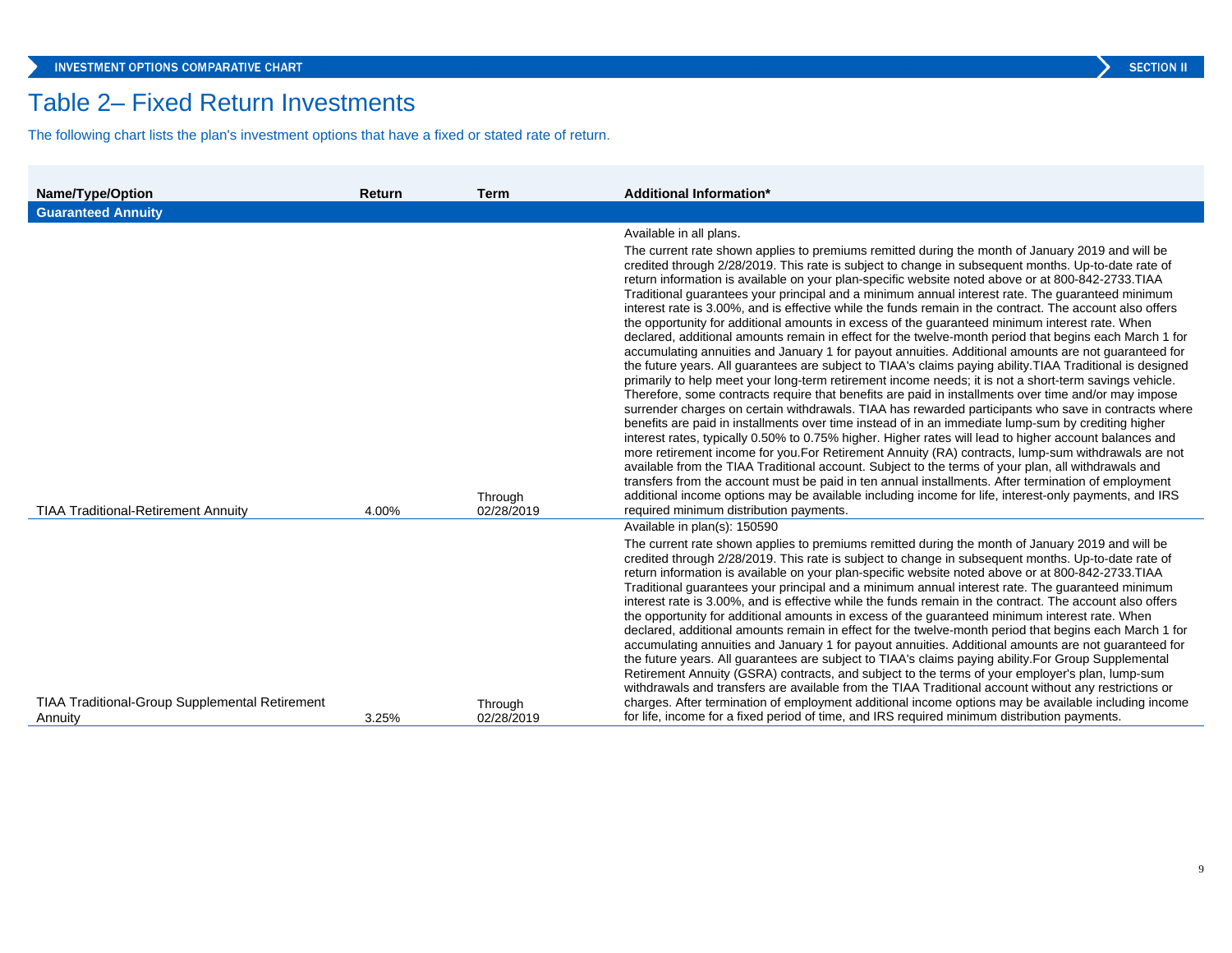| <b>INVESTMENT OPTIONS COMPARATIVE CHART</b>             |               |                       | <b>SECTION II</b>                                                                                                                                                                                                                                                                                                                                                                                                                                                                                                                                                                                                                                                                                                                                                                                                                                                                                                                                                                                                                                                                                                                                                                                                                                                                                                                                                      |
|---------------------------------------------------------|---------------|-----------------------|------------------------------------------------------------------------------------------------------------------------------------------------------------------------------------------------------------------------------------------------------------------------------------------------------------------------------------------------------------------------------------------------------------------------------------------------------------------------------------------------------------------------------------------------------------------------------------------------------------------------------------------------------------------------------------------------------------------------------------------------------------------------------------------------------------------------------------------------------------------------------------------------------------------------------------------------------------------------------------------------------------------------------------------------------------------------------------------------------------------------------------------------------------------------------------------------------------------------------------------------------------------------------------------------------------------------------------------------------------------------|
| Name/Type/Option                                        | <b>Return</b> | Term                  | Additional Information*<br>Available in plan(s): 150590                                                                                                                                                                                                                                                                                                                                                                                                                                                                                                                                                                                                                                                                                                                                                                                                                                                                                                                                                                                                                                                                                                                                                                                                                                                                                                                |
| <b>TIAA Traditional-Supplemental Retirement Annuity</b> | 3.25%         | Through<br>02/28/2019 | The current rate shown applies to premiums remitted during the month of January 2019 and will be<br>credited through 2/28/2019. This rate is subject to change in subsequent months. Up-to-date rate of<br>return information is available on your plan-specific website noted above or at 800-842-2733. TIAA<br>Traditional quarantees your principal and a minimum annual interest rate. The quaranteed minimum<br>interest rate is 3.00%, and is effective while the funds remain in the contract. The account also offers<br>the opportunity for additional amounts in excess of the quaranteed minimum interest rate. When<br>declared, additional amounts remain in effect for the twelve-month period that begins each March 1 for<br>accumulating annuities and January 1 for payout annuities. Additional amounts are not guaranteed for<br>the future years. All guarantees are subject to TIAA's claims paying ability. For Supplemental Retirement<br>Annuity (SRA) contracts, and subject to the terms of your employer's plan, lump-sum withdrawals and<br>transfers are available from the TIAA Traditional account without any restrictions or charges. After<br>termination of employment additional income options may be available including income for life, income<br>for a fixed period of time, and IRS required minimum distribution payments. |
|                                                         |               |                       |                                                                                                                                                                                                                                                                                                                                                                                                                                                                                                                                                                                                                                                                                                                                                                                                                                                                                                                                                                                                                                                                                                                                                                                                                                                                                                                                                                        |

| * Legend of plan name for each applicable plan number |                                                                    |  |  |  |  |  |
|-------------------------------------------------------|--------------------------------------------------------------------|--|--|--|--|--|
| <b>Plans</b>                                          | <b>Plan Names</b>                                                  |  |  |  |  |  |
| 150587                                                | HAMILTON COLLEGE 403(B) RETIREMENT PLAN                            |  |  |  |  |  |
| 150590                                                | HAMILTON COLLEGE 403(B) RETIREMENT PL (EE<br><b>CONTRIBUTIONS)</b> |  |  |  |  |  |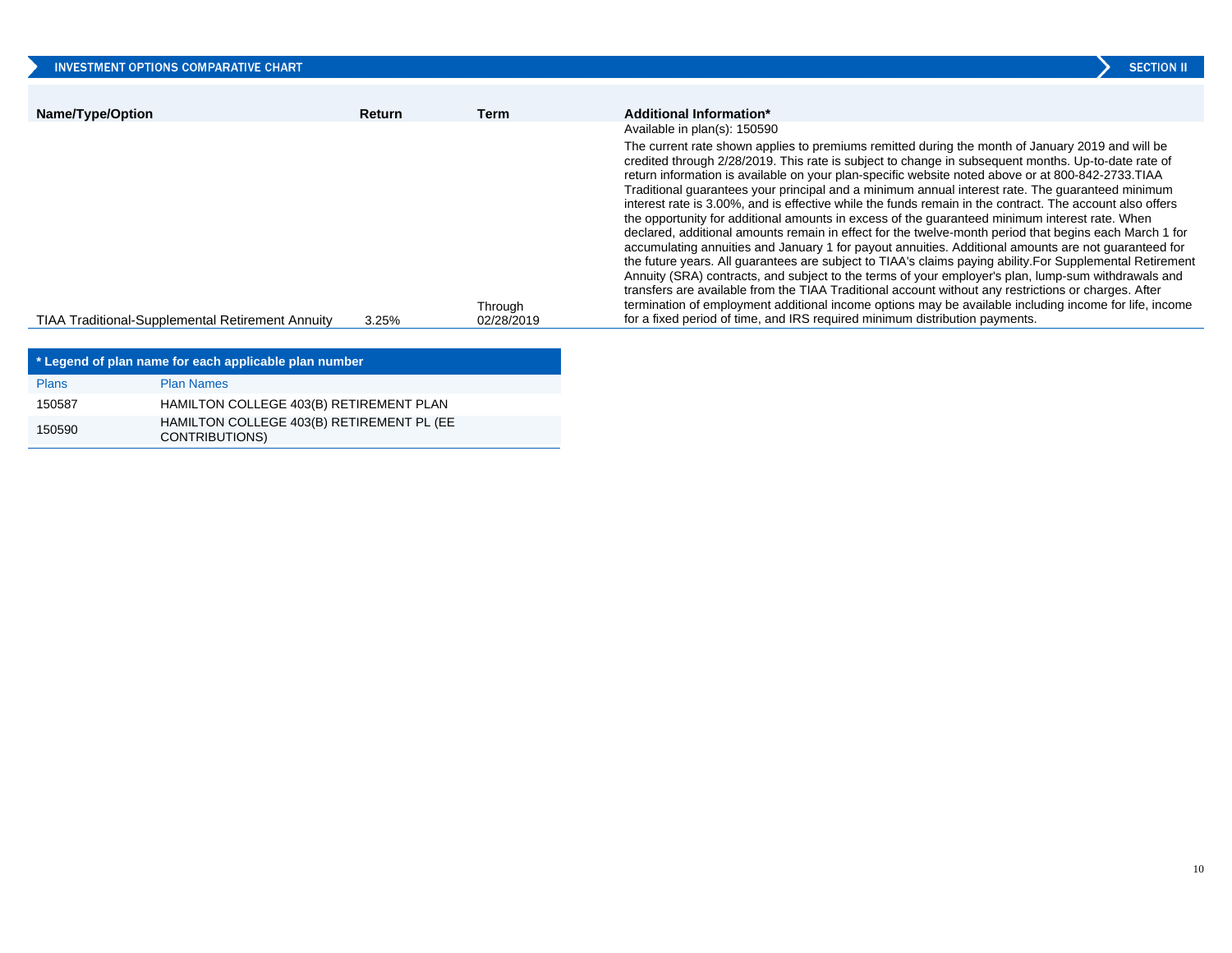## Part B. Annuity Information

The information below focuses on the annuity options under the plan. Annuities are insurance contracts that allow you to receive a guaranteed stream of payments at regular intervals, usually beginning when you retire and lasting for your entire life. Annuities are issued by insurance companies. Guarantees of an insurance company are subject to its long-term financial strength and claims-paying ability.

## TIAA Traditional Annuity Lifetime Income Option **OBJECTIVES / GOALS**

To provide a guaranteed stable stream of income for your life and, if you choose, the life of an annuity partner. A TIAA Traditional Annuity provides income stability by providing a minimum guaranteed interest rate as well as the potential for additional interest. TIAA Traditional can be part of a diversified retirement portfolio that may include stocks (equities), bonds (fixed income), real estate, and money market investments. Electing a life annuity is just one of many payout options available under the TIAA Traditional Annuity.

#### **PRICING FACTORS**

The amount of your lifetime income is dependent upon many factors including:

- The type of annuity selected (single life, joint life, with or without guaranteed minimum periods), and your selection of either the standard or graded benefit method.
- The amount of accumulations converted to a life annuity.
- Your age and, if applicable, the age of your annuity partner.
- The projected returns of the TIAA Traditional Annuity.

Under no circumstances will you receive less than the guaranteed amount of income required under the annuity contracts. To learn more about investments that offer lifetime annuity income, please access the web link provided in the Performance and Fee Information section.

#### **RESTRICTIONS / FEES**

- You may not begin a one-life annuity after you attain age 90, nor may you begin a two-life annuity after you or your annuity partner attains age 90.
- Subject to contract terms, if your accumulation is less than \$5,000 on your annuity starting date, TIAA may choose instead to pay your accumulations to you in a single sum.
- If your TIAA annuity payment would be less than \$100, TIAA has the right to change the payment frequency which would result in a payment of \$100 or more.
- Once you have elected a lifetime annuity, your election is irrevocable.

## TIAA Real Estate and CREF Variable Annuity Lifetime Income Options **OBJECTIVES / GOALS**

To provide a variable stream of income for your life and, if you choose, the life of an annuity partner. This lifetime annuity provides a variable income that you cannot outlive. A variable annuity can be part of a diversified retirement portfolio that may include guaranteed, stocks (equities), bonds (fixed income), real estate, and money market investments. Electing a life annuity is just one of many payout options available.

#### **PRICING FACTORS**

The amount of your lifetime income is dependent upon many factors including:

- The type of annuity selected (single life, joint life, with or without guaranteed minimum periods).
- The amount of accumulations converted to a life annuity.
- Your age and, if applicable, the age of your annuity partner.
- The investment performance of the variable annuity account your annuity is based upon.

Variable annuity accounts don't guarantee a minimum income. Income fluctuates based on market performance and is directly tied to the accounts' investment returns. A 4% annual investment return is assumed. Generally, if the actual return in a given year is greater than 4% the amount of annuity income will increase; if it is less than 4%, the income will decrease. To learn more about investments that offer lifetime annuity income, please access the web link provided in the Performance and Fee Information section.

#### **RESTRICTIONS / FEES**

- You may not begin a one-life annuity after you attain age 90, nor may you begin a two-life annuity after you or your annuity partner attains age 90.
- Subject to contract terms, if your accumulation is less than \$5,000 on your annuity starting date, TIAA may choose instead to pay your accumulations to you in a single sum.
- If your annuity payment would be less than \$100, TIAA has the right to change the payment frequency which would result in a payment of \$100 or more.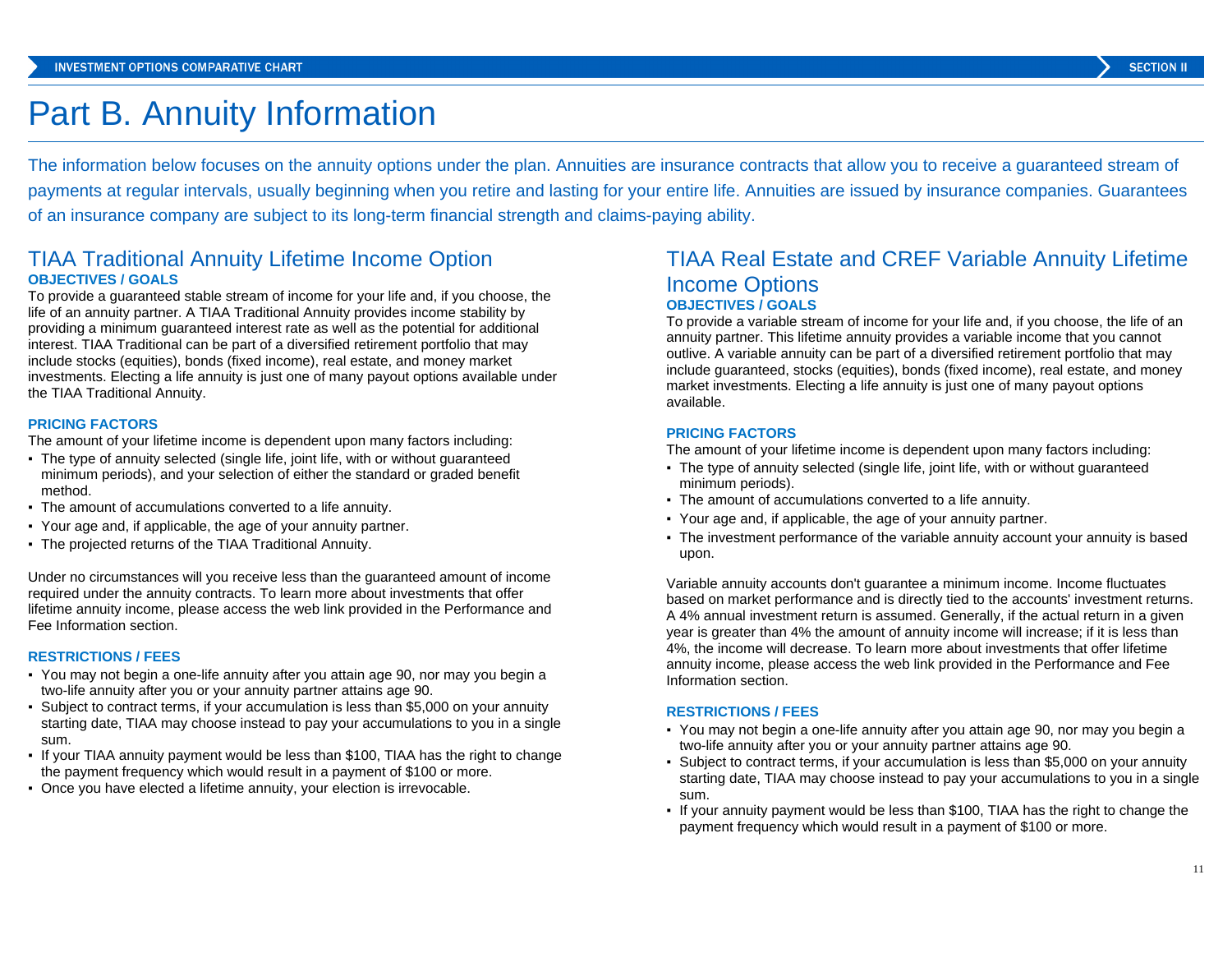- Once you have elected a lifetime annuity, your election is irrevocable.
- Upon annuitization of CREF accumulations, the expenses associated with CREF will be the same as the R3 Class regardless of the CREF Class prior to annuitization. The R3 Class has the lowest expense of all the CREF Classes.